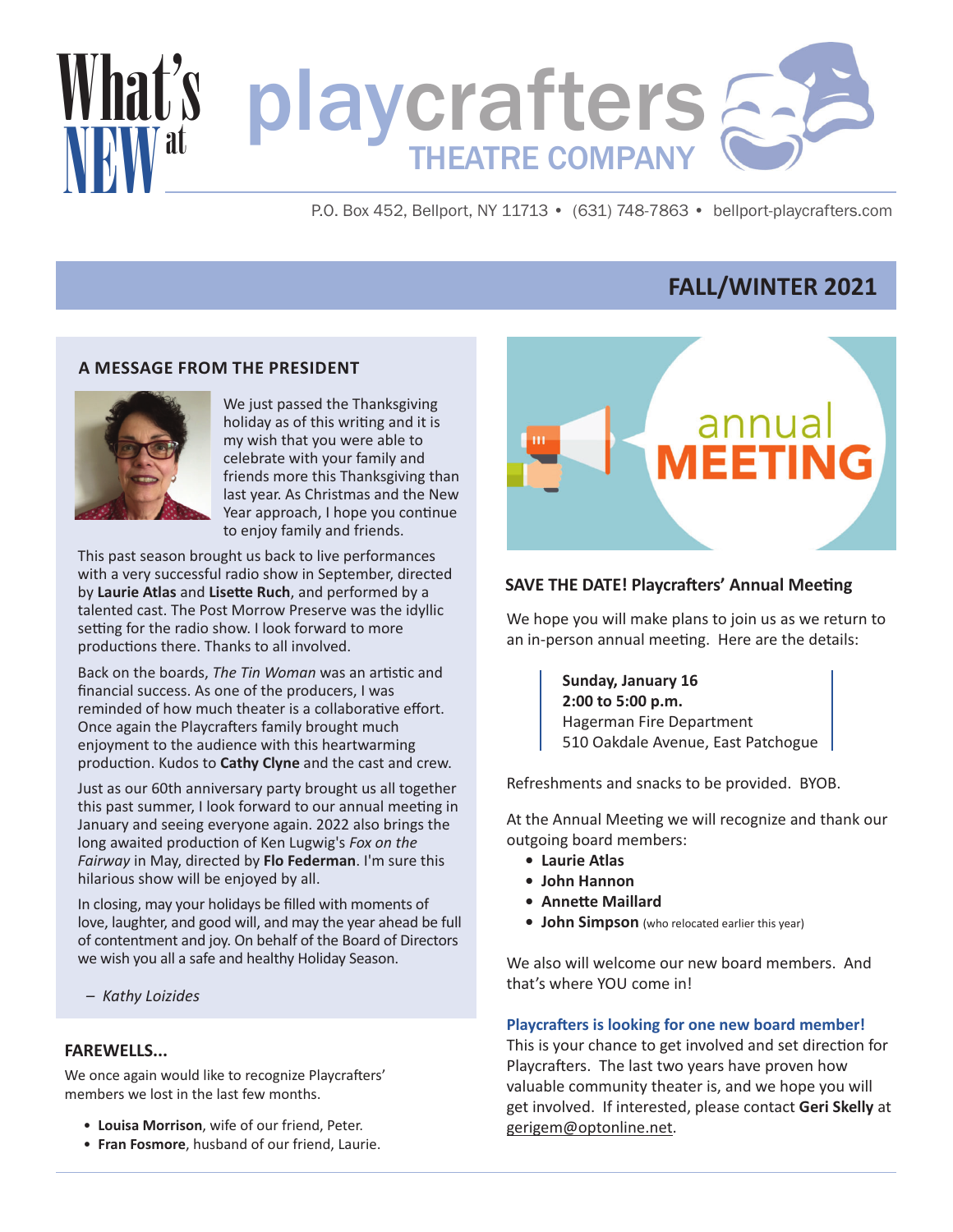### **FALL 2021 SHOW**





As we wrap up our production of *The Tin Woman* by Sean Grennan I have very mixed emotions. I am so happy to have had the opportunity to work with such a talented cast and hard-working behind the scenes crew. I was thrilled to watch the audience get on their feet and applaud at the end of each production and to see them so moved by the sensitive portrayal of the characters by these talented actors. The play was a touching depiction of the ability for each of us to overcome even the most extreme grief through the power of love, and these actors conveyed that in such a profound way. I am very sad that the show has come to a close and I will miss the work we did together. I would like to thank Playcrafters for this opportunity and the wonderful memories we were able to create. *See pictures of the production [HERE.](https://bellport-playcrafters.com/tin-woman-2021/) – Cathy Clyne, Director*

# **PLAYCRAFTERS' 60TH ANNIVERSARY**



(60th Anniversary Committee, left to right: Amelia Chiaramonte, Judy Perfido, Flo Federman, John Hannon, Michele DePalo, Marcel Paul, Joseph Skelly)

On Sunday, August 29, more than 60 Playcrafters members gathered at the Bellport Country Club to celebrate our 60th anniversary. Members came from as far as Florida to get reacquainted and share stories about their involvement with Playcrafters. What made this event even more special was the archival display of posters, programs, pictures, and scrapbooks documenting our organization's history, put together by our historian, **Michelle DePalo**. Special thanks to her and to the rest of the 60th Anniversary Team (at left), as well as the Board of Playcrafters for their hard work and dedication in making this anniversary party a joyful celebration. *See pictures of the celebration [HERE.](https://bellport-playcrafters.com/60th-anniversary-2/)*

Here's to another 60 years of the Playcrafters Theatre Company providing wonderful live and "streaming" theatre.

# **PLAYCRAFTERS OLD TYME RADIO SHOW**

You might think a pandemic, last minute cast changes, and a myriad of logistical hurdles may have deterred some folks from getting our "Old Tyme Radio Show" to completion. But for director **Laurie Atlas**, producer **Lisette Ruch**, and a determined cast of talented actors, giving up was never in the cards. This group started rehearsals one week before the world closed down in March o2020, but carried on and rehearsed over Zoom until they could all be together again in person. All that hard work paid off big time with a spectacular outdoor live performance at the Post Morrow Preserve on Sunday, September 12, 2021.

A decision was made not only to record our radio show, but to perform it live so folks could experience the feeling of being right there in the radio studio with us. Our

sizeable audience listened intently as the actors brought their scripts to life - along with live Foley sound effects being done just they would have been in the studio back then. It was a treat for all in attendance and for the actors too.

No production can be mounted without a strong foundation and a lot of hard work. Without our producer Lisette Ruch's dedication, knowledge and skills in all areas of this production, it would not have come together the way it did. Special thanks to **Jim Hazard** for securing our performance space and for his help with our sound effects. Our audio technician **Dennis Conroy** is second to none, **Kathy Loizides**for our costume pieces, and the Playcrafters board of directors for their support. A shout out must also go to the talented **George Loizides**, who

performed seamlessly with us after only one quick rehearsal. Thank yous must also go to all of the actors associated with this project along its journey: **Kevin Clyne, Carl DiModugno, John Hannon, Elyzabeth Meade, Norman Roscoe, Susan Roscoe, Lisette Ruch** and **Marianne Schmidt**. Laurie shares that it was an honor and a pleasure directing and performing alongside them.

On October 20, our troupe recorded the shows. They are now being edited and soon will be ready to go up on the web on South Country Radio. We will provide you with the link once it is all completed.

We look forward to bringing you more radio show experiences in the future not only for your listening pleasure, but live and in person too. Stay tuned…

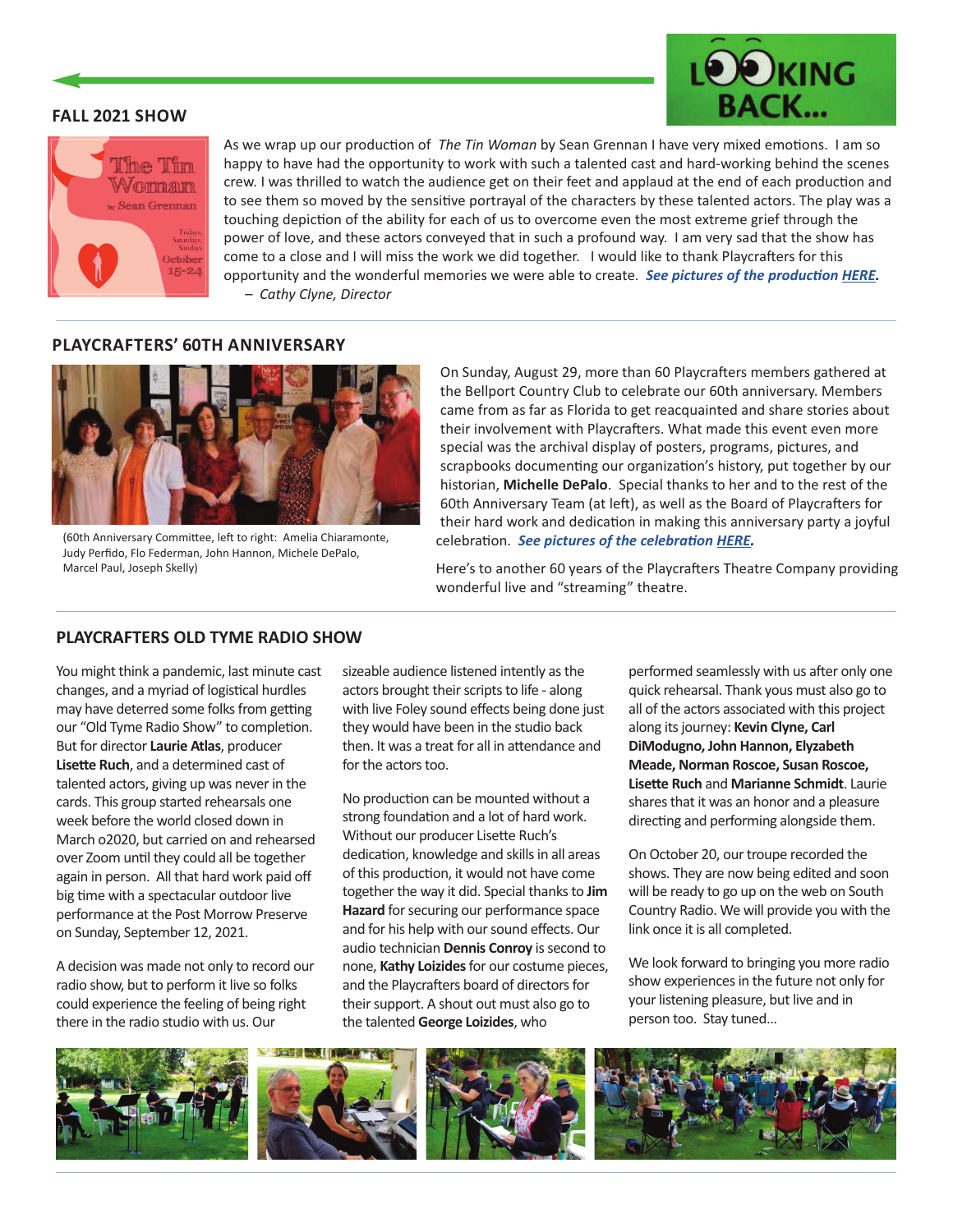

# **FALL 2022 SHOW**

In golf, a mulligan is a second chance to perform an action, usually after the first chance went wrong through bad luck or a blunder. Call this the Covid mulligan, as the show we tried to present in Spring 2020 will finally be available for you to see in May 2022.

Special thanks to the cast, which have all agreed to return and finish what we started – **Chrissy Cavagnet, Joe Cavagnet, Rich Coraggio, Jane Maushay, Bryan McGowan,** and **Emily Vaeth** – along with my partner in crime, **Vicki Fleming**, our stage manager.

So wash hands, get vaxxed, keep the deltas and the omicrons away, and join us for this hilarious show.



*– Flo Federman, Director*



# **WHO WILL OUR NEXT DIRECTORS BE?**

Playcrafters is looking for play submissions and directors for Fall 2022 and early Spring 2023.

Plays will be accepted from January 1 to February 6, 2022. No plays will be accepted after the 6th. Play scripts must be submitted with information about why you wish to direct the play—your vision. All plays will be returned.

Please submit your play suggestions to: Jane Love 28 Academy Lane, Bellport, NY 11713

For more information: janemlove2010@gmail.com, 631-286-1136.